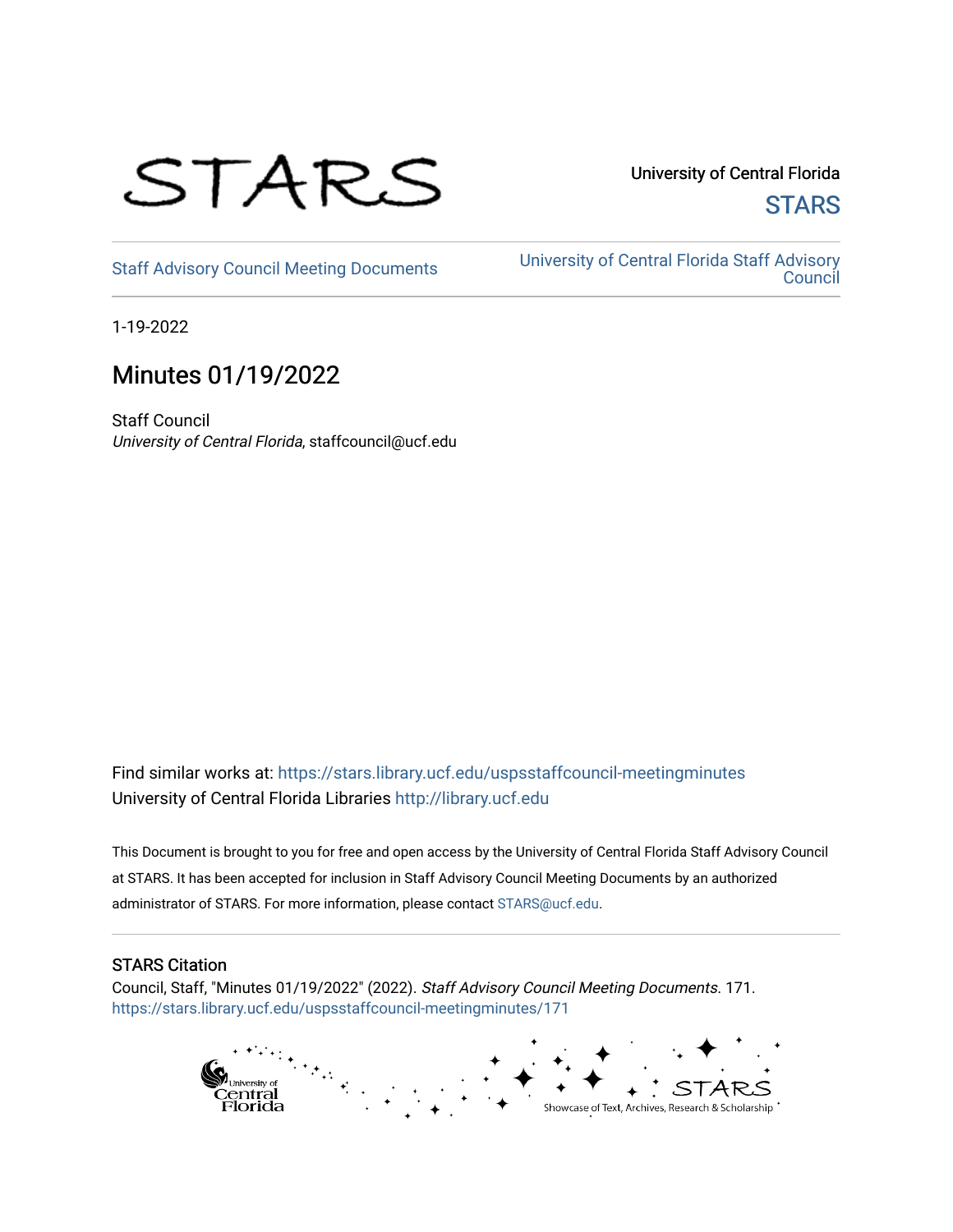### **Staff Advisory Council (SAC) Wednesday, January 19, 2022 Zoom Connect**

**Attending Members:** Jose Arce, Jerry Archambault, Jean Bagga, Steven Blackburn, Jordan Castillo, Page Curry, Marta De Corral, Brendan Galante, Melissa Gillis, Jeff Golub, Darryl Gordon, Iolanda Guseman, Patricia Hall, Ashley Hilyer, Shirley Jeffrey, Melinda Kramer, Jamie LaMoreaux, Maria Lopes, Kate Mascheri, Erika Menna, Carey Ann Morales, Joe Mulley, Samantha Mundell, Angela Nichols, Vicky Ortiz Batson, Kristell Padel, Emilia Paris, Toni Rooney, Dan Ryley, Aaron Smart, James Smith Jr, Susan Vernon-Devlin, Brian Villar

**Excused Absentee Members:** Eric Brewington, Ron Carey, Damien Chaffin, Anita Gabbard, Cissy Glowth, Gwen Hubbs, Phyllis Kornegay, Karen Maynard, Danielle Miller, Tracey Morrison, Debbie Pope, Stacey Royalty-Rose, Janice Sante, Shela Siegrist, Justin Strobel, Doshie Walker, Kathleen Wilson

### **HR Representatives:** Elizabeth Herrera

*Note: Staff Council meets every third Wednesday of the month. Committees meet separately and may pick their own meeting schedule day and times amongst their committee. Anyone is welcome to attend Staff Council meetings, however, only Staff Council members have voting rights. In the event that you are not able to attend a meeting please notify a committee officer immediately. The charter states if you miss four meetings (excused or unexcused) you will be subject to dismissal, at the discretion of the President and Secretary.*

Meeting called to order at 9:30 AM

- *1. Welcome/Updates*
	- o SAC Vice-President's Kristell Padel welcomed the group

#### *2. Approval of Minutes*

- o Motion to accept minutes: Jamie LaMoreaux
- o Second to accept minutes: Carey Ann Morales
- o Motion passed

### **3.** *Treasury Report: Jamie LaMoreaux*

- o November  $1 30, 2021$ 
	- Business Share Savings Beg Balance \$6,301.90
	- **Business Non-Profit Checking**  $$0.00$
	- Dividends \$0.00
	- End Balance Business Share Savings \$6,302.16
- $\circ$  December 1 31, 2021
	- Business Share Savings Beg Balance \$6,302.16
	- Business Non-Profit Checking \$0.00
	- Dividends \$0.00
	- End Balance Business Share Savings \$6,302.43

# **4.** *Human Resource Updates: Elizabeth Herrera*

- o Next week an email will go to employees to express interest in any of the HR, or Financials Positions that will be created for Workday implementation
- o The positions for the new jobs are posted under SET website
- o Maureen wanted Elizabeth to remind the SAC group about the STAR Awards that will take place in Pegasus ballroom; that will take place on March 3, 2022, from 2:00 to 5:00 PM
- o There were questions addressed to Elizabeth about what UCF HR is doing to attract applicants. There are positions with a very small pool of applicants. Elizabeth said she will take the question to Renee Grigor the director of UCF Talent dept
- o There were reports that there were employees that had COVID. Staff had concerns of not being notified about positive cases. Elizabeth answered that employees that contacted COVID supposed to call the covid hotline and comeback to work when they weren't contagious anymore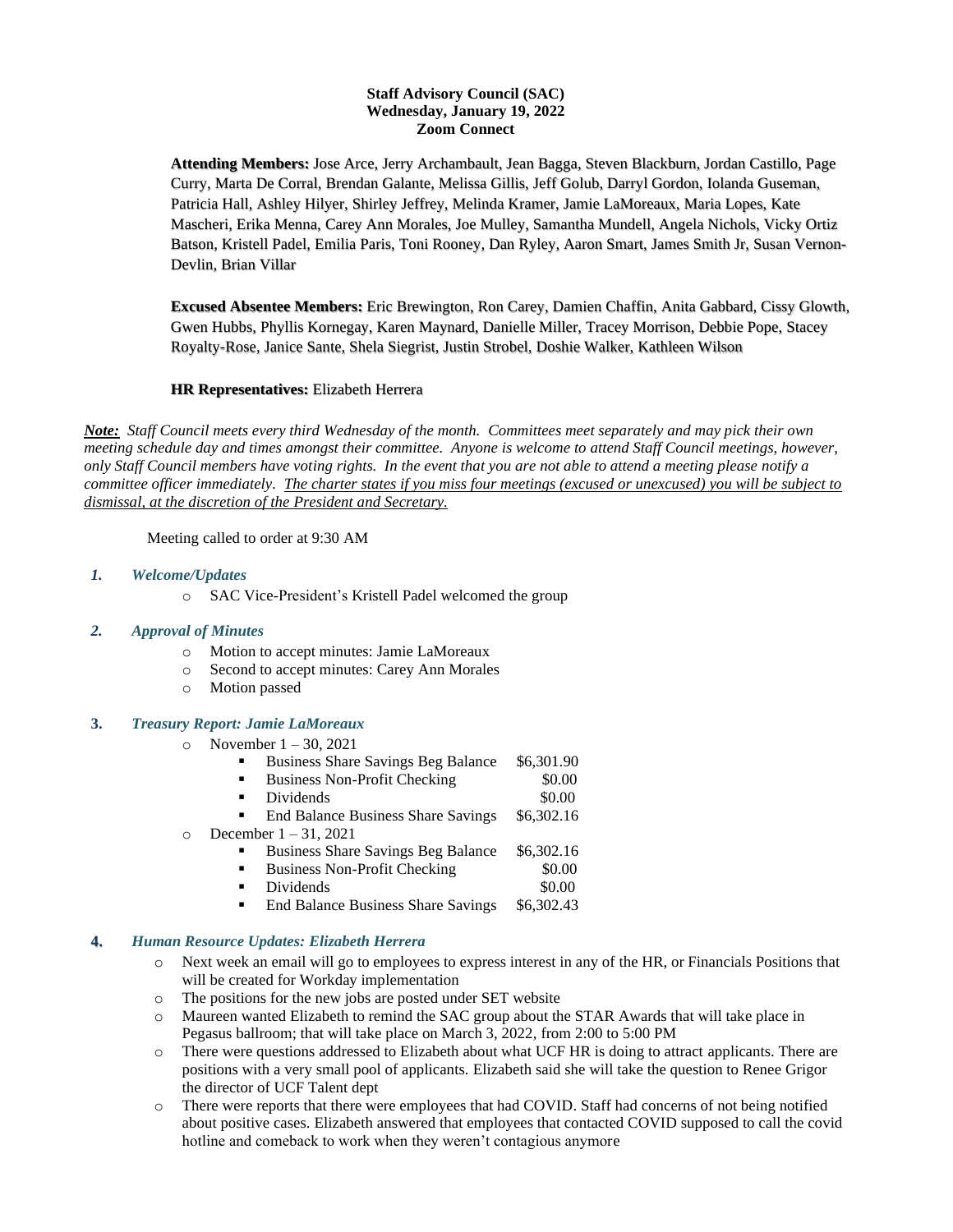- o There were questions about what employees that have covid should do if they don't have sick time anymore; Elizabeth recommended the Knight Care Leave Share, similar with the employees' sick time pool
- o These links were shared by Jordan: [https://www.ucf.edu/lp/knights-care-leave](https://www.ucf.edu/lp/knights-care-leave-share/?utm_source=president_email&utm_medium=email&utm_campaign=coronavirus)[share/?utm\\_source=president\\_email&utm\\_medium=email&utm\\_campaign=coronavirus](https://www.ucf.edu/lp/knights-care-leave-share/?utm_source=president_email&utm_medium=email&utm_campaign=coronavirus) <https://www.ucf.edu/coronavirus/>
- o Vicky shared a link for the students HEERF. [https://www.ucf.edu/coronavirus/apply-now-for-new](https://nam02.safelinks.protection.outlook.com/?url=https%3A%2F%2Fwww.ucf.edu%2Fcoronavirus%2Fapply-now-for-new-emergency-financial-aid%2F&data=04%7C01%7CEmilia.Paris%40ucf.edu%7C598568e7000f4216e17708d9db614281%7Cbb932f15ef3842ba91fcf3c59d5dd1f1%7C0%7C0%7C637782033029535445%7CUnknown%7CTWFpbGZsb3d8eyJWIjoiMC4wLjAwMDAiLCJQIjoiV2luMzIiLCJBTiI6Ik1haWwiLCJXVCI6Mn0%3D%7C3000&sdata=WRv3DiQ7uPLYKRF7k%2FbLjGuarhCBUNfmfNB2iYcrwkE%3D&reserved=0)[emergency-financial-aid/](https://nam02.safelinks.protection.outlook.com/?url=https%3A%2F%2Fwww.ucf.edu%2Fcoronavirus%2Fapply-now-for-new-emergency-financial-aid%2F&data=04%7C01%7CEmilia.Paris%40ucf.edu%7C598568e7000f4216e17708d9db614281%7Cbb932f15ef3842ba91fcf3c59d5dd1f1%7C0%7C0%7C637782033029535445%7CUnknown%7CTWFpbGZsb3d8eyJWIjoiMC4wLjAwMDAiLCJQIjoiV2luMzIiLCJBTiI6Ik1haWwiLCJXVCI6Mn0%3D%7C3000&sdata=WRv3DiQ7uPLYKRF7k%2FbLjGuarhCBUNfmfNB2iYcrwkE%3D&reserved=0)

### **5.** *Roll Call Attendance:*

- o 33 members present
- o 17 members absent excused

### *6. Committee Updates*

- ❖ Marketing / Sponsorship Committee
	- o Kristel Padel/ Eric Brewington
		- Minor updates to the SAC website and Facebook
- ❖ Special Events/Fundraising Committee
	- o Doshie Walker/Erika Menna
		- Erika was saying that Doshie is looking for face to face options for the Staff Assemble

### ❖ Scholarship Committee

- o Jamie LaMoreaux/Aaron Smart
	- Jamie reported that there are scholarships applications that she will download and send to the committee members to review them
- ❖ Sunshine Committee
	- o Carey Ann Morales/Melissa Gillis
		- Continuing to send out birthday email, retirement emails
		- Carey is looking for suggestions for positive ideas for up lifting messages for staff
- ❖ Research / Historian Committee
	- o Page Curry/Tracey Morrison
		- Didn't meet this year; Page said she is still uploading into archives the minutes and agendas form the  $2020 - 2021$  meetings
- ❖ Elections Committee
	- o Vicky Ortiz Batson/Shela Siegrist
		- Vicky said they are looking to replace an A&P member that left the council
		- **•** Shela will go over the waiting list of  $A\&P$  applicants
- ❖ University Events Support
	- o Cissy Glowth/Jim Smith
		- Jim was saying they didn't meet; they don't have anything coming up; they are asking for suggestions
- ❖ Parking Committee
	- o Melissa Gillis/Brian Villar
		- Melissa and Brian were saying that they had a meeting recently; their understanding is that the limit to increase the parking fee for USPS employee is \$55,000

Melissa just announced that she is the person leaving the council. She found another job outside of UCF.

Staff brought up concerns of the campus scooters and their random "drop offs". Carey mentioned that some scooters were being left blocking doors, specifically the automatic ones. This is an ADA violation. She mentioned they had a